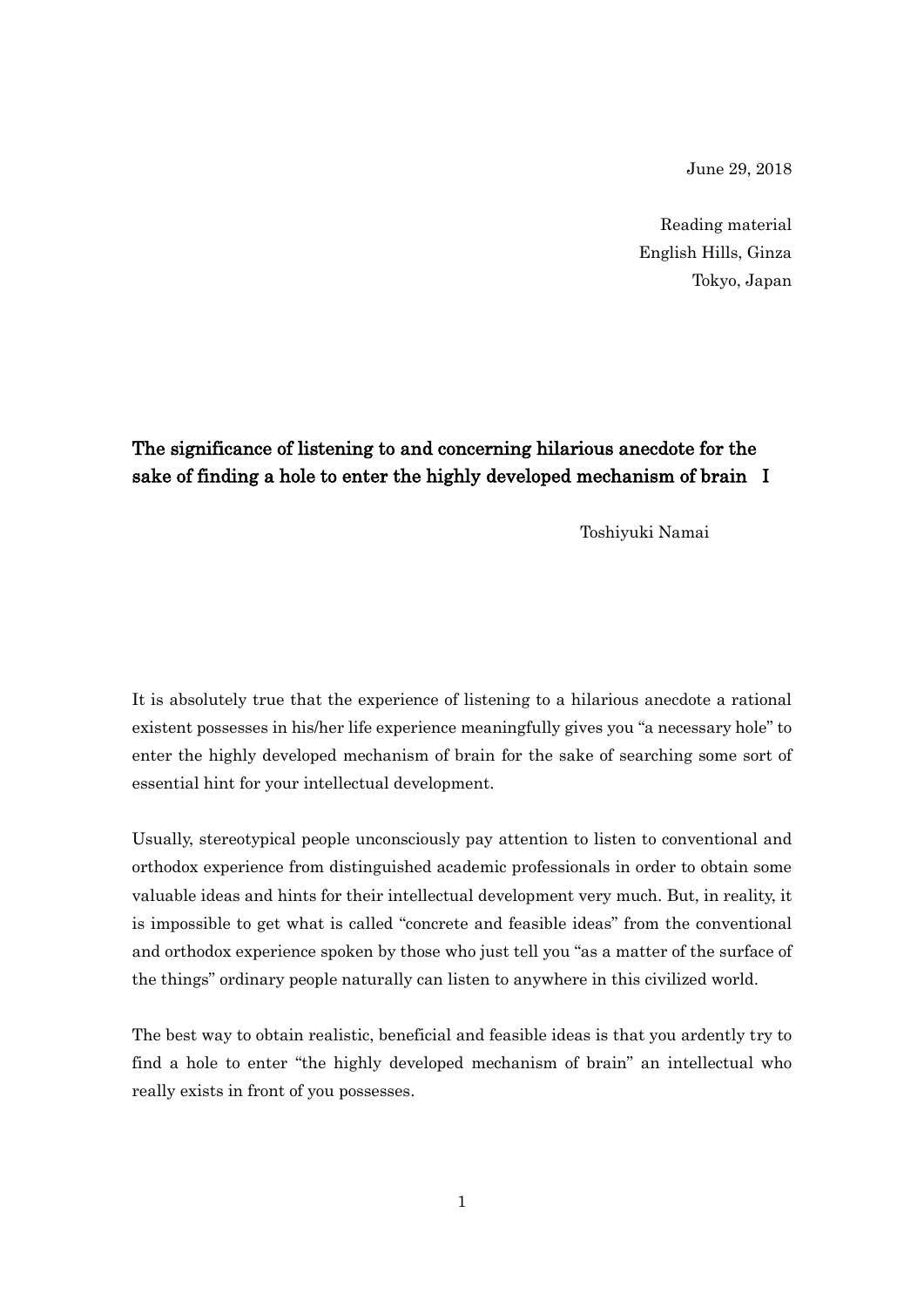The uniqueness you find in such developed brain the intellectual possesses shall be interpreted as the one which is the most fascinating experience for you.

Whether you find a hole to enter the mechanism of such brain or not is critically vital for the sake of realization of cerebral development for your sake.

It is absolutely impossible to find any essence as your right direction, if you are just orbiting the surface of such intellectual brain. Needless to say, to simply orbit the surface of such brain doesn't mean anything, anything at all. There is nothing you get intellectually in doing it.

A hilarious anecdote is given to such a rational person who is really courageous to find the narrow entrance for the very rationality of rationality he/she wishes to obtain now and in the future.

Whether you comprehend the value of hilarious anecdote or not decisively destines the potentiality in the future yourself. I really hope that you are intellectually successful in the future in accordance with my rational instruction very much.

I hereby shall give you my guidance that you should not grovel before authority as one of human beings who possesses what is called "human dignity" at all.

What you really need to do is that you try to do your best to find a hole to enter the aforesaid mechanism of brain through listening to and concerning hilarious anecdote ordinary people do not have in their intellectuality built.

Heterodox way of thinking engenders the future potentiality in finding a hole to enter the highly developed mechanism of brain the intellectual possesses.

The intellectuals who professionally have a long-time scientific experience systematically know that "heterodoxy extraordinarily surpasses orthodoxy." The experience of "learning by ear" in accordance with my instruction is very much fruitful and rewarding for your cerebral sake now and in the future. Regrettably, a few comprehend this matter.